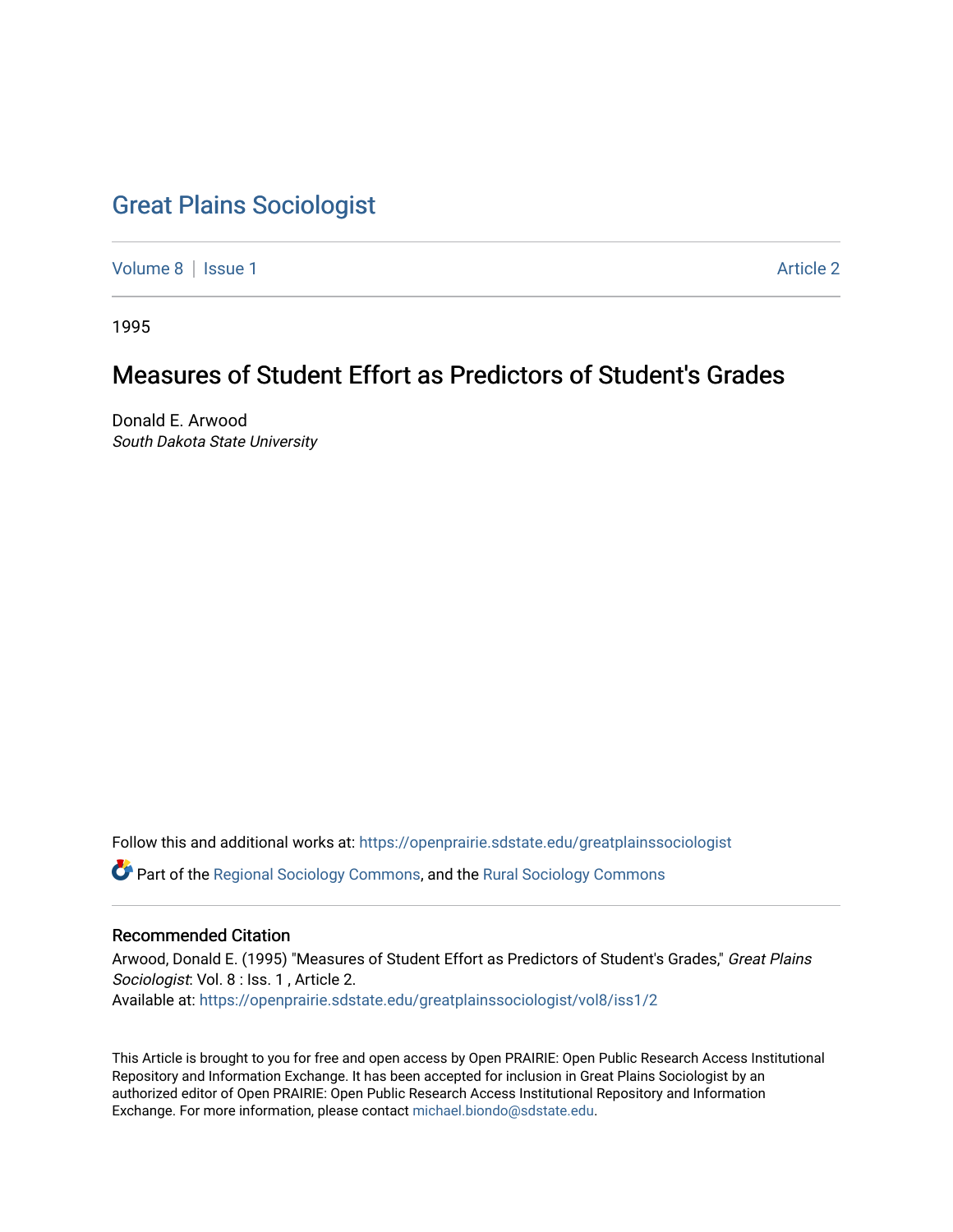The Great Plains Sociologist Volume 8 Number 1 1995 Volume 8 Number 1 1995

# MEASURES OF STUDENT EFFORT AS PREDICTORS OF STUDENT'S GRADES

**BY** 

Donald E. Arwood Department of Sociology South Dakota State University Brookings, South Dakota 570074296

# ABSTRACT

Astin (1984) has argued that college students' academic successes varypositively with the quality and quantity of their academic efforts. Despite this claim, empirical research has demonstrated that time spent studying--a prime example of student effort--is only a weak predictor of grades. It is argued in this article that this finding does not refute Astin's claim that effort and grades are related, because academic effort is more than just studying for exams; it is multidimensional. A cross- sectional, correlational research design was used in this study to test the relationship between academic success and the many dimensions of student effort. It was found that present semester grades vary positively with academic commitment, setting and honoring priorities, and time spent studying, but vary inversely with alcohol usage, partying, number of hours spent socializing with friends, absences due to boredom with classes, and absences due to the fatigue associated with excessive socializing and partying.

#### INTRODUCTION

In "Student Involvement: A Developmental Theory for Higher Education," Alexander W. Astin (1984: 301) argued that

...the extent to which [undergraduate college] students can achieve particular developmental goals [good grades] is a direct function of the time and effort they devote to activities designed to produce these gains.

This notion appears to be so basic and true that testing its veracity would seem like a waste of a researcher's own time and effort. But accepting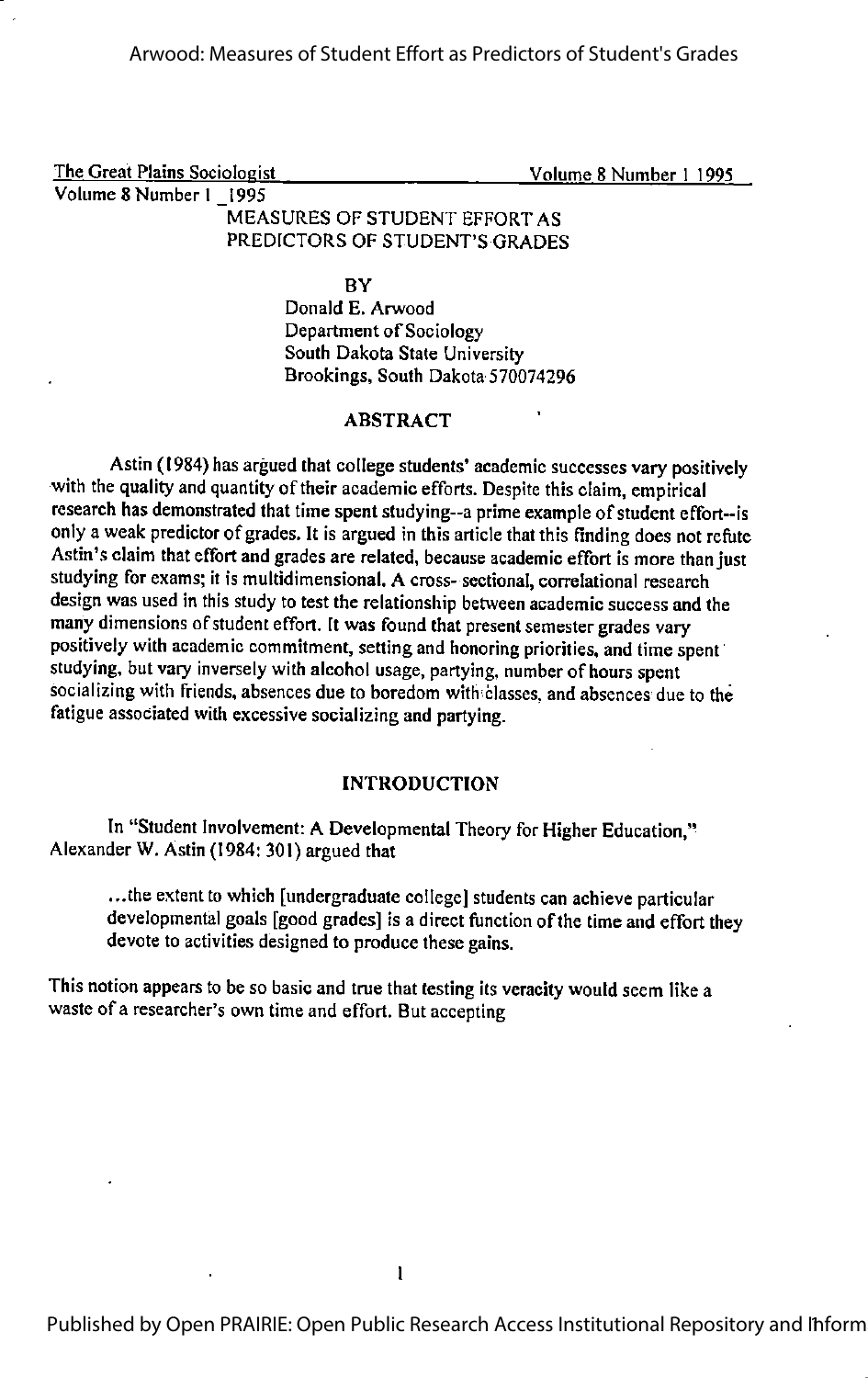this notion at face value would be misleading, because some empirica' evidence attacks the veracity of this claim; for instance, the correlation between the amount of time college students spend studying--a prime example of student effort--and grades is very weak (Schuman et al. 1985). College students who spend the most time studying do always get the best grades, because student effort is more than just the amount of time college students spend studying for exams. It also entails attendance, amount oftime reading textbooks, amount of material that is comprehended, academic commitment, and the best management and use of time (Astin 1984).

Students, professors, and college administrators would be more effective learners and educators if they understood the complexities of student effort. Because of their understanding of social organization and human behavior, sociologists are in an excellent position to assist them in these tasks. Up to this point, however, most researchers have ignored the multi-faceted impact of student effort on academic performance and have focused instead on only one or two dimensions of effort at a time. For instance, Wyait's (1992) main concern was with absenteeism, while Britton and Tesser (1991) and Macon et al (1990) limited their analyses to time management activities. Michael and Miethe (1989) and Schuman et al (1985) focused on both absenteeism and study time, but they largely ignored other aspects of student effort. As a consequence of the narrowness of past studies, the impacts that student effort has on academic performance have been misunderstood and misapplied by college administrators, professors, and students.

The main goals of this research are to bring greater understanding to this issue by focusing on the multidimensional nature of student effort and investigating its relationship with college students' academic performances.

#### REVIEW OF LITERATURE

The sociological study of student effort has emerged only during the previous decade. During this time, researchers have ascertained the empirical nature of student effort and its relationship with academic performance. As a result of these endeavors, it appears that student effort has three basic components: (1) absenteeism and the factors associated with attendance,  $(2)$  amount of time spent studying, and  $(3)$  the management and use of time. Interestingly, the amount of time spent working is not related in any statistically significant way with academic

 $\overline{2}$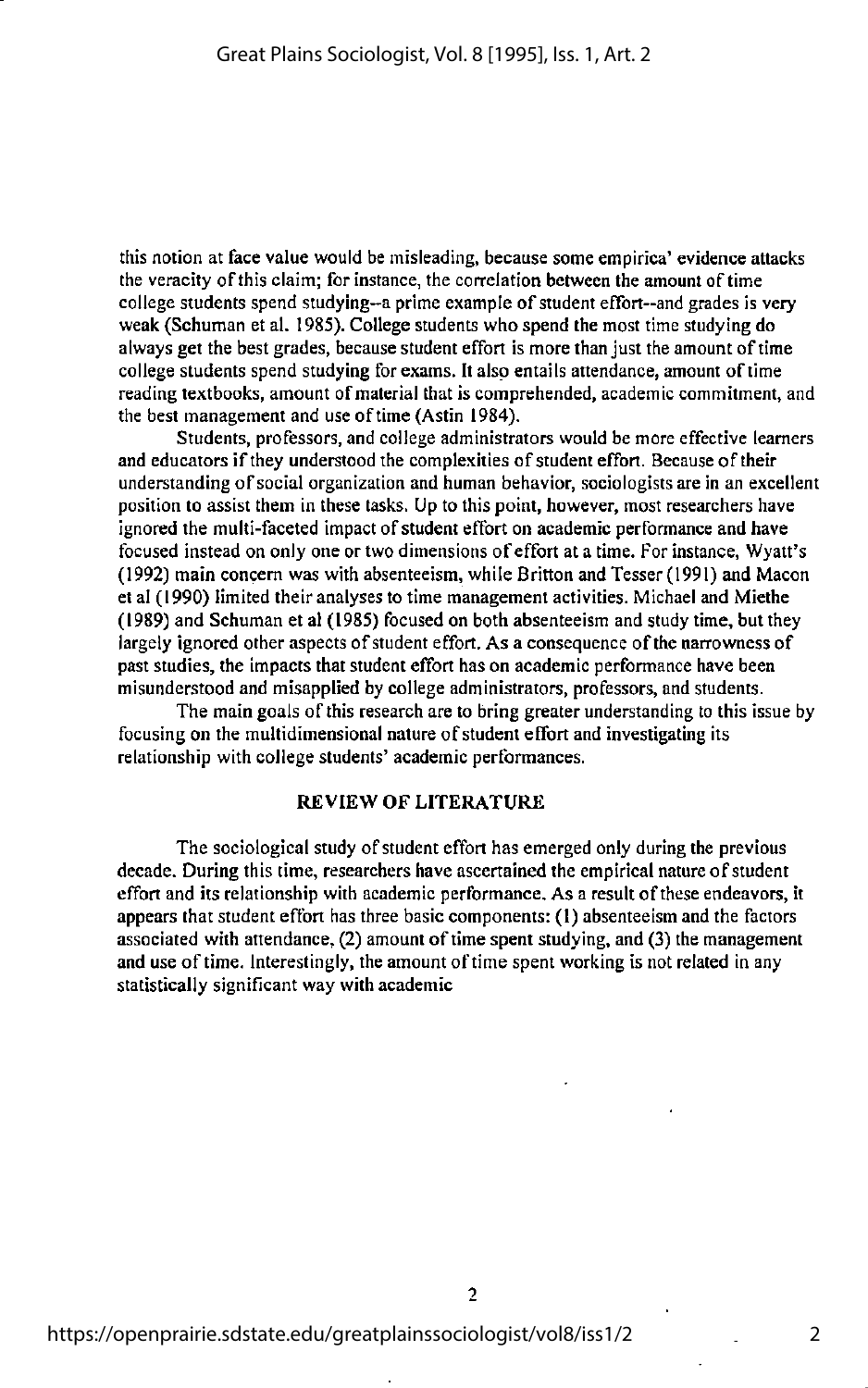success. The research in each of the three areas are reviewed below.

Wyatt (1992). Cralg (1990). Michael and Miethe (1989), and Schuman etal. (1985) have found that absenteeism from classes is inversely related with grades, italso appears that student activities that lead to absenteeism-such as drug and alcohol usage<br>(Wyatt 1992; Kowalewski, Holstein, and Schneider 1989; Galichon and Friedman 1985), excessive socializing and partying with friends (McCutcheon and Beder 1989), like or dislike of classes (Wyatt 1992), and boredom with academic life (McCutcheon and Beder 1989)--also spawn lower academic performances.

Although there has been little debate concerning the impact of absenteeism on grades, researchers have not agreed on the impact of time spent studying on academic performance. Schuman et al. (1985) claim that increased effort, when measured by time spent studying, does not generally improve grades; indeed, they found that there is only a weak relationship between these variables  $(r = .111)$ . Michael and Miethe (1989) disagree; they found that the relationship is much greater, but only under certain conditions. For instance, they (1989: 316) found that there is a significant relationship between effort and grades for students who study throughout the week ( $r = .230$ ), but not for students who "cram" for exams ( $r = .097$ ). And, that the relationship is stronger for freshmen and sophomores  $(r = .244)$  than for juniors and seniors  $(r = .127)$  and stronger for those who have no study routine (r .230) than for those who have a routine (r = .157).

Closely related with the conditions that enhance or diminish the correlation between study time and grades is the notion of time management--cramming for exams and study routines are ways in which students manage their time. In fact, this evidence leads us to ask whether other aspects of time management are also correlated with grades.<br>The literature supports the notion that time management is multidimensional and improves grades (Britton and Tesser 1991; Macon et al 1990).<br>"Multidimensional" means that students use different kinds of time management

activities and that these different kinds of activities have varying degrees of impact on academic performance. Using factor analysis, Macon etal (1990) identified four dimensions oftime management: (1) setting goals and priorities, (2) mechanics oftime management such as planning, scheduling of appointments, and study time, (3) perceived control of time, and (4) preference for disorganization. They found that students who scored high on the first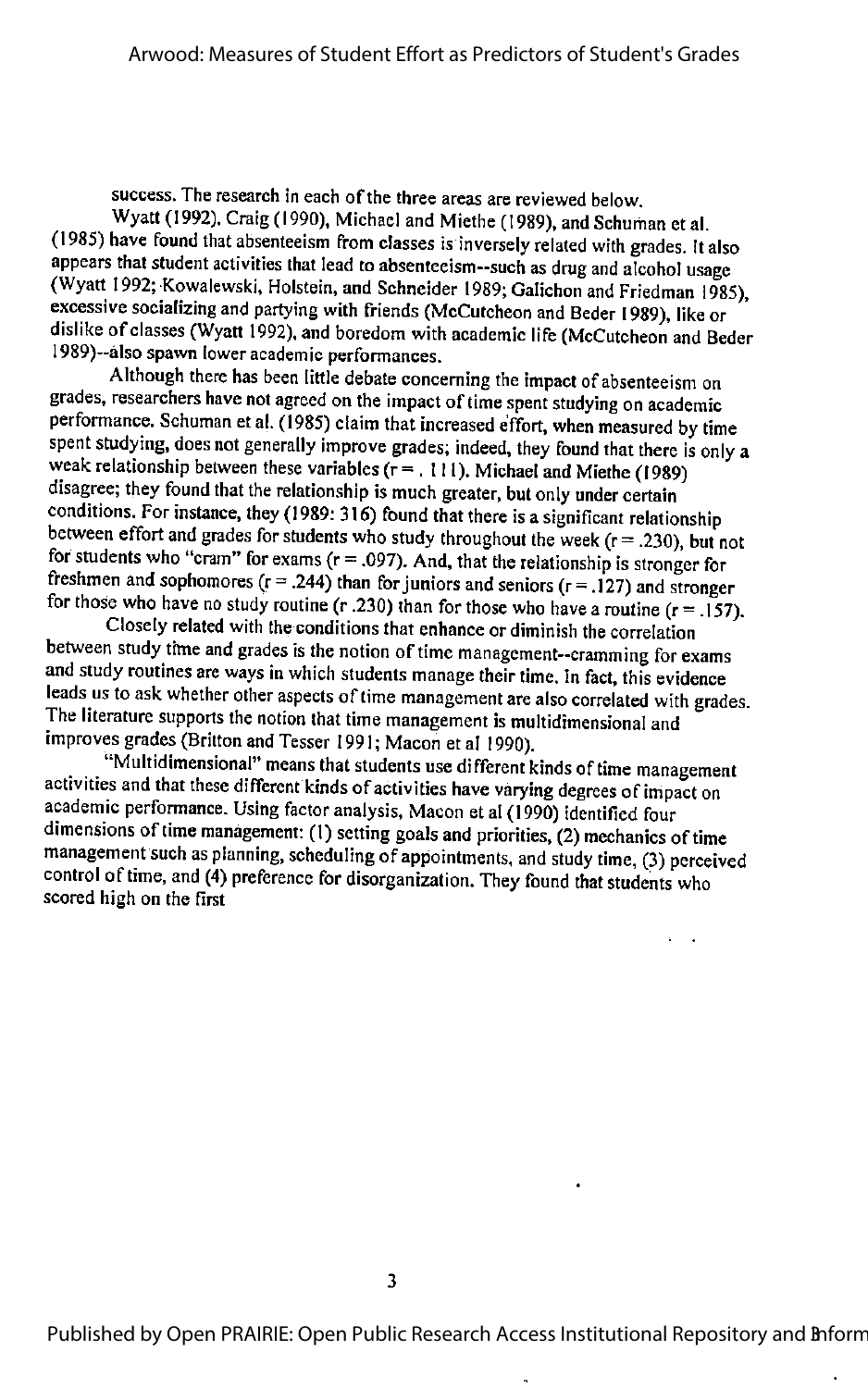three dimensions of time management also had higher GPAs an perceived themselves as having less ambiguity concerning their academic role as students. Preference for disorganization was related with roh ambiguity but not with grades.

Britton and Tesser (1991) also looked at the relationship betweer grades and time management. Their factor analysis came up with three dimensions; short-term planning activities (e.g., making lists of things to do; setting daily goals; honoring priorities), longterm planning activities, and attitudes toward time management (e.g., feel in charge ot own time; use time constructively). The first and last factors were found to be related positively with grades.

To sum up the literature on the relationship between student effort and grades, it must be stressed that student effort is more than just studying for exams. It also involves going to class and the adequate use of time. Nonstudent effort-excessive socializing with friends, partying, alcohol usage, and skipping classes--has a negative impact on academic success.

## THEORETICAL MODEL

Astin's model of student involvement (1984: 298) is used to integrate the empirical generalizations derived from the review of literature. Astin's model has five major components (in italics). The first three identify the multiple dimensions of student effort. The fourth component is a research proposition, while the fifth is a policy statement.

1. Dimensions of student involvement include physical and psychological investment in academic and nonacademic activities. These investments may be general (e.g.,academic commitment; setting priorities; avoiding excessive socializing and partying) or specific (hours spent studying for a particular exam; honoring priorities; attending class sessions).

2. There is a distribution of investment; for instance, some students spend several hours studying, while others spend little time preparing for exams; some students miss several classes, while others have perfect attendance; some students manage their time effectively, while others have very little sense of time and its management. Indeed, investment falls along a continuum.

4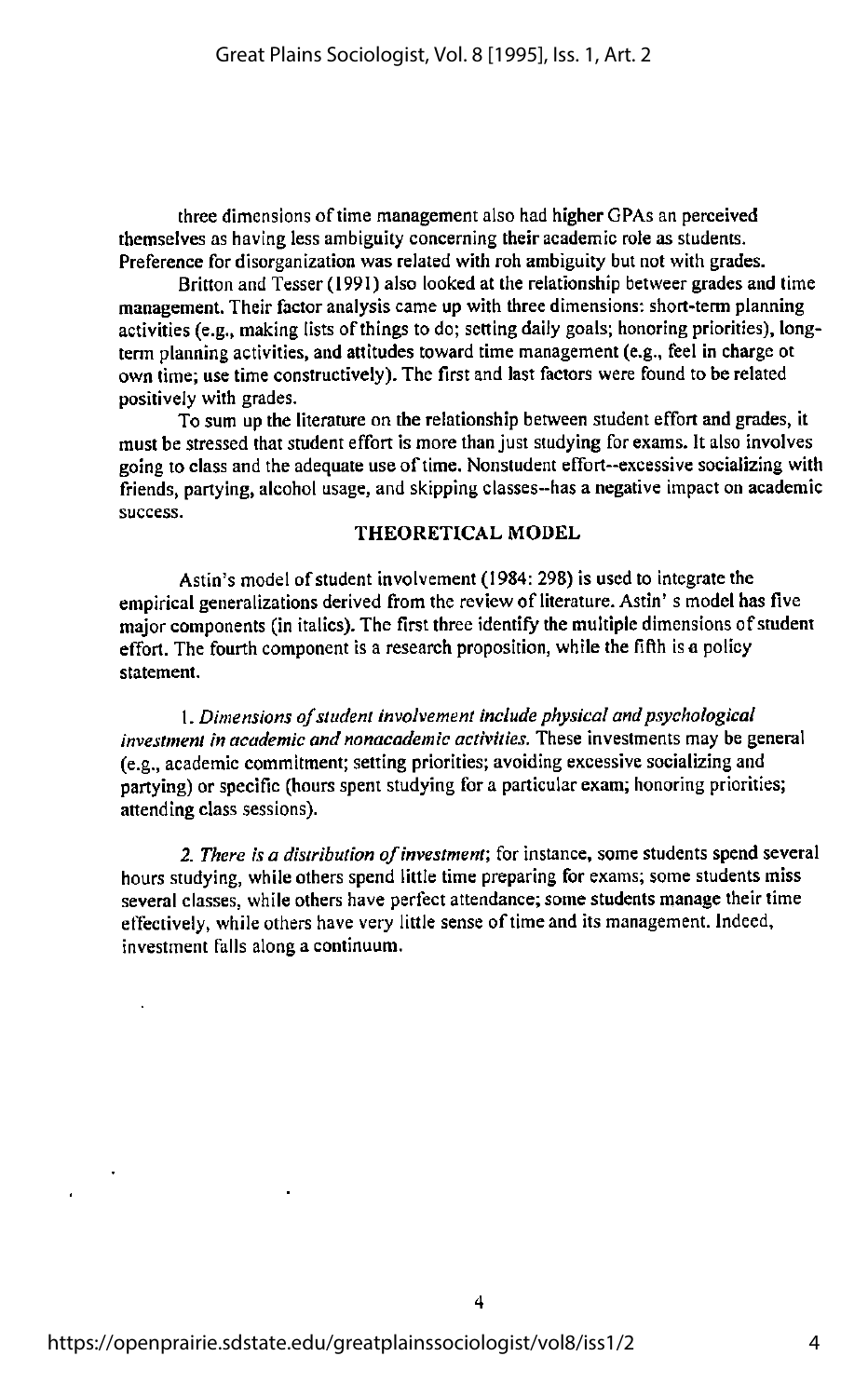3. There are both qualitative and quantitative dimensions ofstudent investment. For instance, time spent studying is a quantitative measure of effort, while actually being able to comprehend the material that is being studied is a qualitative measure.

4. Academic successes (grades) vary positively with both the quality and quantity ofstudent effort.

5. Educational policies directed at improving academic peiformances must increase student involvement.

In general terms, getting good grades requires not only studying but also academic commitment, going to class, and adequate use of time. In this study, hypothesis testing focuses on how grades vary with the quantitative aspects of both the general and the specific dimensions of

# **METHODS**

From a methodological standpoint, the main goal of this research is to test a version of Astin's model by, first, testing relevant hypotheses and, second, determining which factors explain the most variance in academic performance.

The null form of the following ten research hypotheses are tested:<br> $H_1$ . Time students spend studying varies positively with their of

- Time students spend studying varies positively with their grades.
- H<sub>2</sub>: Academic commitment varies positively with student's grades.
- H<sub>3</sub>: The effort spent setting priorities varies positively with student's grades.
- H4: The effort spent honoring priorities varies positively with student's grades.
- Hs: The amount ofalcohol usage varies inversely with student's grades.
- $H<sub>6</sub>$ : The amount of time spent socializing with friends varies inversely with student's grades.
- $H_7$ : The amount of time spent partying varies inversely with student's grades.
- His: The number of excused absences varies inversely with student's grades.
- H<sub>9</sub>: The number of absences due to fatigue varies inversely with student's grades.
- $H_{10}$ : The number of absences due to boredom with classes varies inversely with student's grades. student effort.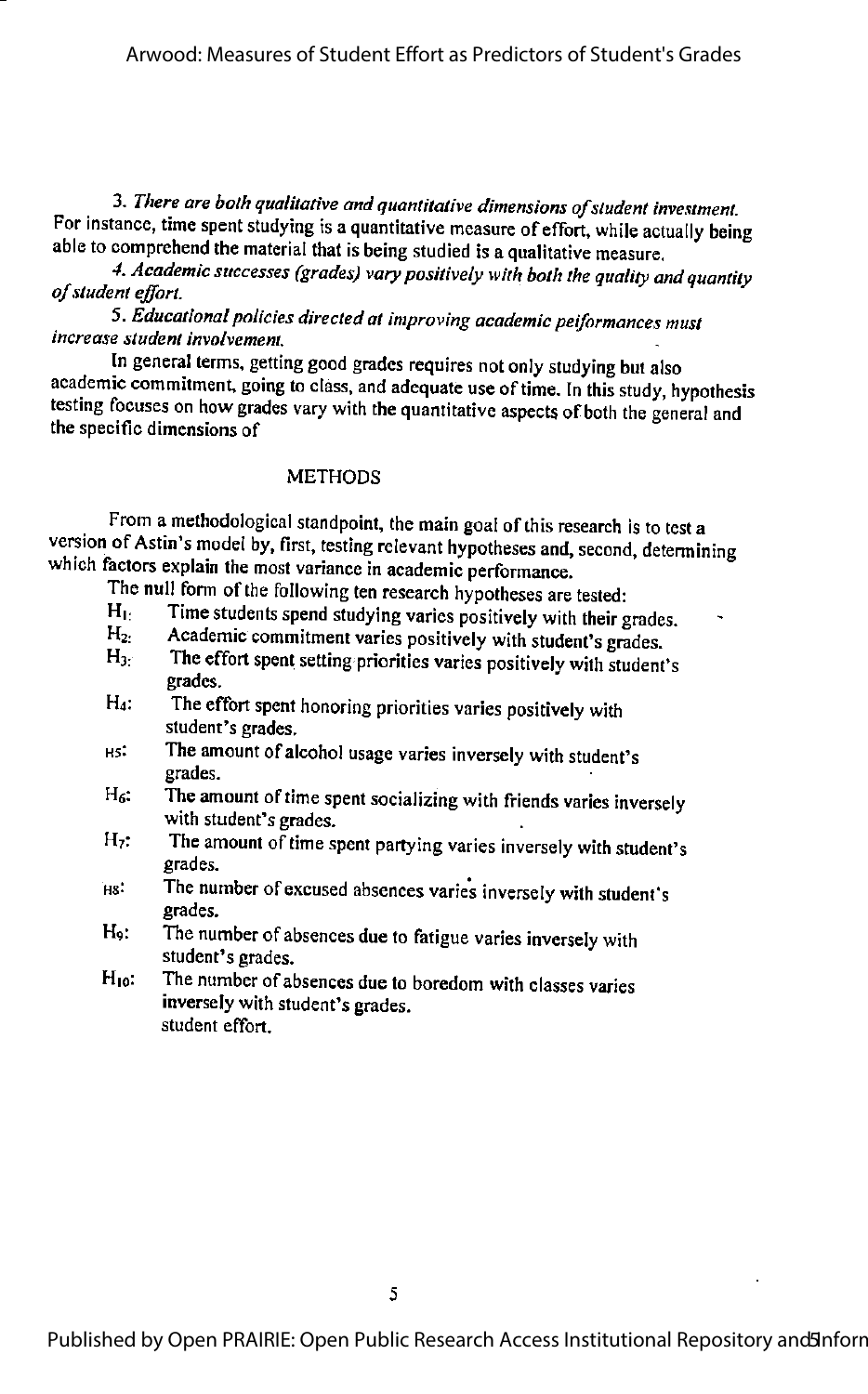#### DESIGN AND SAMPLE

A survey questionnaire was designed and submitted to a purposive sample of students at a state university in the Great Plains region of the United States. An introductory psychology class of356 students was selected because it was a representative sample of first-year students. Only the questionnaires completed by the first-year students were used when testing the research hypotheses. Seventy-one percent ofthe students were first-year students. This segment was chosen as the target population and isolated from sophomores, juniors, and seniors for one practical reason: school administrators are most concerned with the academic efforts and performances offirstyear students (Upcraffand Gardner 1990: 1). The questionnaire, which was administered during the spring semester of 1993, assured students of their complete anonymity.'

#### VARIABLES

Grades. Present semester's grade point average (PGPA) is the dependent variable in this study. Students were asked to indicate the classes that they were presently enrolled and the grades they expected to get in these classes. Present semester GPA was used instead of cumulative grade point average (CGPA), because PGPA comes in time after the independent variables have occurred, while some of the grades used to calculate CGPA come before the independent variables have occurred. Thus, CGPA cannot in any way be a dependent variable. Expected grades were calculated and used instead of actual grades becauseall students were assured that their responses were anonymous. Time spent studying. The number of hours per week spent studying is the primary measure of academic effort used in this study. It was measured on a ten-point scale ranging from 0 hours to over 32 hours. This itemwas standardized by dividing the values by the number of credit hours taken during the present semester.

Academic conunitment. A fifteen point index was developed by adding

6

University, Box 504, Scobey Hall #204, Brookings SD 57007- 1296.

į,

 $A^{\dagger}$  A copy of the questionnaire can be obtained by contacting the author at: Sociology Department, South Dakota State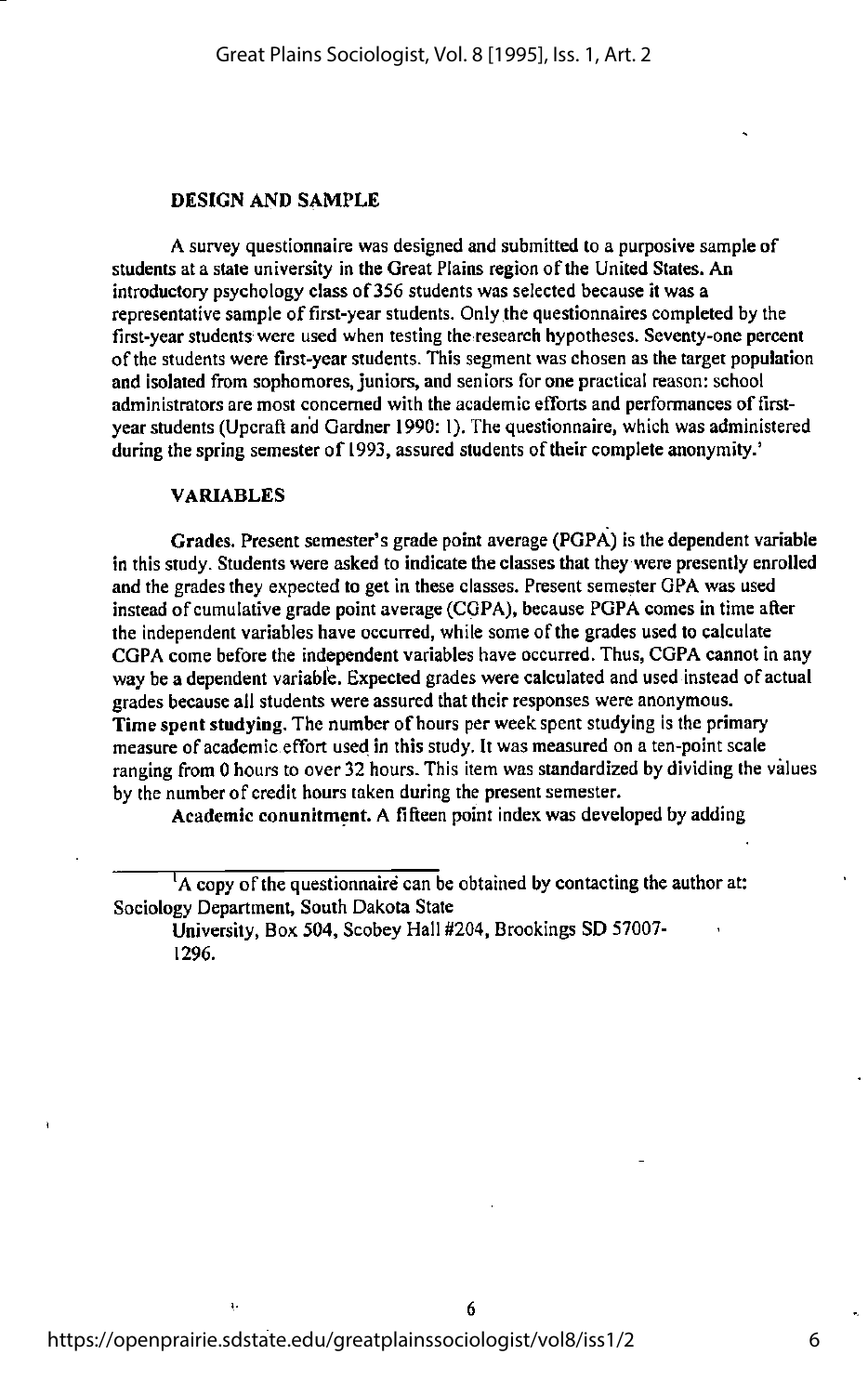the scores from three items: How important are "getting high grades,""being a good student," and "receive a good education." Each of these items were measured on a five point scale ranging from not important (=1) to most important (5). ACADEM is used in the tables to refer to this variable.

Setting and honoring priorities. Dimensions of time management are aspects of academic effort. Six questions were used to measure the use oftime management activities. This was done by askirig students about the extent to which they do the following:

I make lists of the things I have to do each day. I plan my day before I start it. Ispend part of each day planning. Ihave a clear idea ofwhat Iwant to accomplish next week. I set and honor priorities. I determine which tasks aremost important and do them first.

The first five of these items were taken from Britton and Tesser (1991). These items were measured on a five-point scale, with  $1 =$  never and  $5 =$  always. Factor analysis was employed to determine if these items were measuring similar dimensions of time<br>management. Based on the factor analysis, the first four items were combined and labeled TMANG1, while the last two items were combined and labeled TMANG2. Although each of these items measured a dimension of short term planning activities, the items in TMANGI deal with setting priorities, while those items that make up TMANG2 deal specifically with both setting and honoring priorities.

Absenteeism. Absenteeism is also a measure of academic effort, but it is an inverted measure; that is, the higher the absenteeism, the lower the academic effort. Students miss classes for many reasons and it seems logical that grades would not be affected equally by all forms of absenteeism. But what are the different forms of absenteeism? McCutcheon and Beder (1989), through factor analysis, have discovered six general kinds of absences: (1) absences due to negative perceptions of professor, (2) absences due to irresponsible pursuit of pleasure, such as missing class due to a hangover, (3) absences due to fatigue associated with excessive socializing, (4) absences due to low incentives for attendance, (5) absences due to the high probability of dropping out, and  $(6)$  absences due to external responsibilities, such as being sick or having a dental appointment.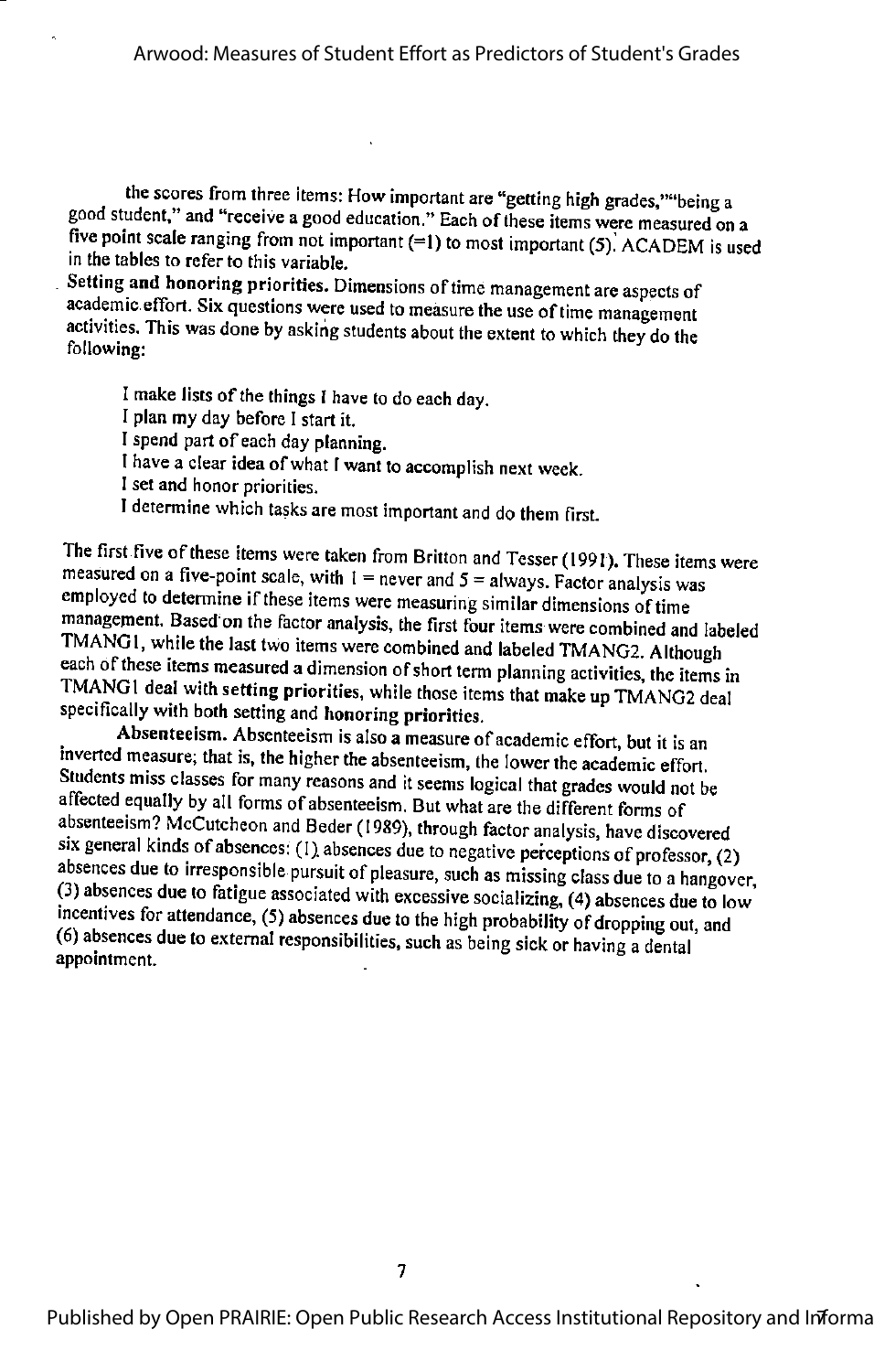Based on these dimensions, four measures of absenteeism were developed for this study. The first, SKIPS, included all absences regardless of whether or not the absences were "excused" or "unexcused." The second measure, EXCUSED, is an index developed by adding the number of absences due to: "personal problem (other than being ill or having a hangover),""illness that you had,""illness in the family (or other family problem),""weather (icy roads, snow storms, etc),""had transportation problem," and "college excused absence (sporting activity, band, judging team, etc),". The third measure, BORING, included only those unexcused absences due to "didn't like teacher" and "didn't feel like going (or class was boring)." The final measure, FATIGUE, included only those unexcused absences that resulted from "overslept" and "hangover." These four indices were also standardized by dividing by credit hours.

Nonacademic effort (alcohol usage; socializing with friends; partying). Nonacademic effort includes those activities that have little, if anything, to do with academic effort and that use up time that could otherwise be spent on academic pursuits. Three measures are used in this study: alcohol usage, socializing with friends, and partying. The extent of alcohol usage was measured by combining the scores for the following two questions: "During a typical week, how many days do you drink alcoholic beverages?""When you drink alcoholic beverages about how many drinks do you usually have?". The scores were combined after they were transformed to the same scale. As a final step, the standardized scores were divided by the number of credit hours taken during the present semester.

Socializing with friends and partying were measured by asking students to indicate the number of hours they spend doing those activities. A ten-point scale ranging from none to over 32 was developed. These items were standardized by dividing the values by the number of credit hours taken during the present semester.

#### **STATISTICS**

Means and standard deviations are reported in Table 1 for each variable in the study. Associations were calculated using the Pearson's product-moment correlation procedure. Multiple regression and stepwise regression formulas were used to determine which factors explain the most variance in PGPA.

R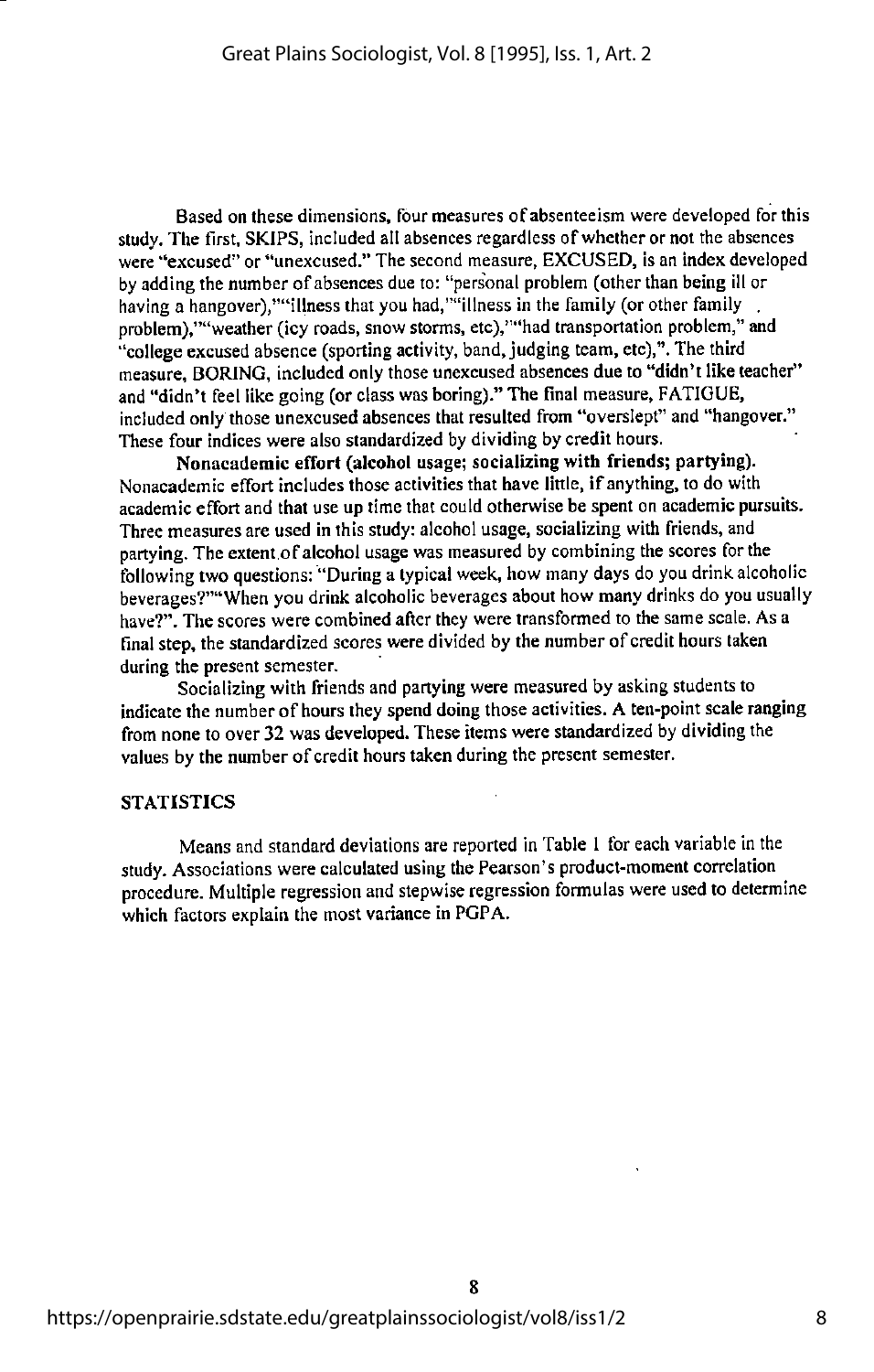#### TABLE 1. MEANS AND STANDARD DEVIATIONS FOR SELECTED VARIABLES

| <b>VARIABLE</b>                                                           | N                        | <b>MEAN</b>                            | STD DEV                    |
|---------------------------------------------------------------------------|--------------------------|----------------------------------------|----------------------------|
|                                                                           |                          | --- academic performance ---           |                            |
| Present Semester GPA                                                      | 149                      | 3.00                                   | 0.57                       |
|                                                                           |                          | --- academic commitment and effort --- |                            |
| Hours Spent Studying<br><b>ACADEM</b>                                     | 150<br>150               | 3.84<br>11.99                          | 1.97<br>2.11               |
|                                                                           | - time management -      |                                        |                            |
| TMANGI (setting priorities)<br>TMANG2 (honoring priorities)               | 150<br>149.              | 11.85<br>7.21                          | 3.59<br>1.65               |
|                                                                           | --- absenteeism*---      |                                        |                            |
| SKIPS (all absences)<br><b>EXCUSED</b><br><b>FATIGUE</b><br><b>BORING</b> | 150<br>147<br>147<br>147 | .94<br>.37<br>15.<br>.30               | .74<br>.39<br>$-22$<br>.33 |
|                                                                           | nonacademic effort       |                                        |                            |
| # Hours Socializing w/Friends<br># Hours Partving<br>Alcohol Usage        | 150<br>150<br>150        | 4.30<br>1.57<br>0.25                   | 2.38<br>1.30<br>0.22       |

\*The absences per credit hour are reported.

#### **RESULTS**

# **HYPOTHESIS TESTING**

An analysis of Pearson correlation coefficients supports the hypotheses that academic performance is related with academic commitment, time management, and academic and nonacademic effort

Published by Open PRAIRIE: Open Public Research Access Institutional Repository and 9nform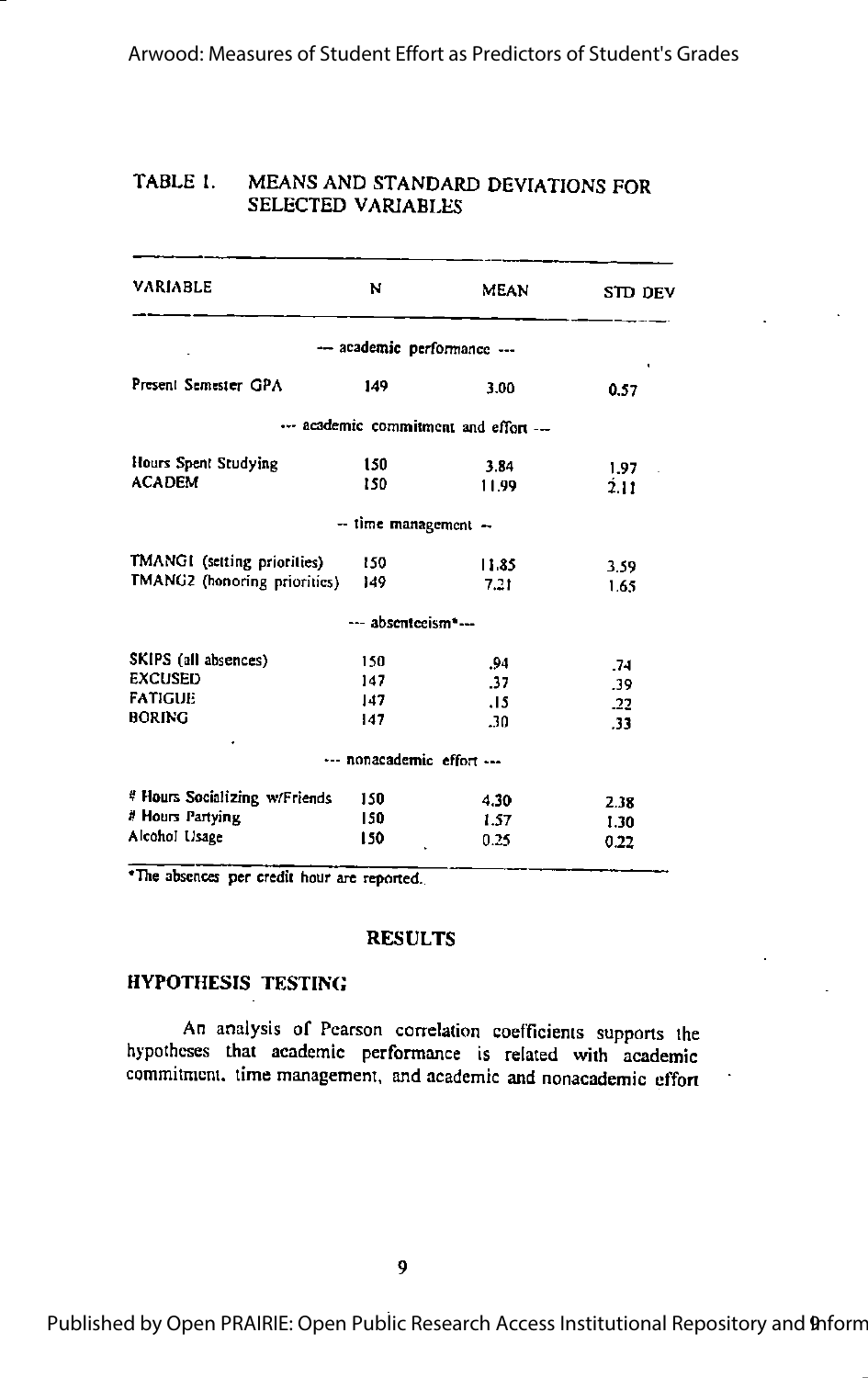(see Table 2). Only one measure, the number of EXCUSED absences, was found to be significantly related with PGPA. Results oi hypothesis testing are found below.

Ho<sub>1</sub>: Time students spend studying does not vary positively with their grades.

Although a weak positive relationship(+, 178) was found, it was statistically significant. The null hypothesis is, therefore, rejected.

> Ho<sub>2</sub>: Academic commitment does not vary positively with student's grades.

A weak, but statistically significant, positive relationship (+.227) was found. The null hypothesis is, therefore, rejected...

Ho<sub>3</sub>: The effort spent setting priorities does not vary positively with student's grades,

A weak, statistically significant, positive association  $(+, 186)$  was found, This null hypothesis was also rejected.

> Ho<sub>4</sub>: The effort spent honoring priorities does not vary positively with student's grades.

The correlation of  $\pm$ ,359 for the association between honoring priorities and PGPA was the strongest one found in this study. Because it was also statistically significant, the null hypothesis was rejected,

Ho<sub>s</sub>: The amount of alcohol usage does not vary inversely with student's grades.

The association for alcohol usage and grades was -.222, which was statistically significant. Because the variables are indeed related in an inverse manner, the null hypothesis is rejected,

Hoe: The amount of time spent socializing with friends does not vary inversely with student's grades.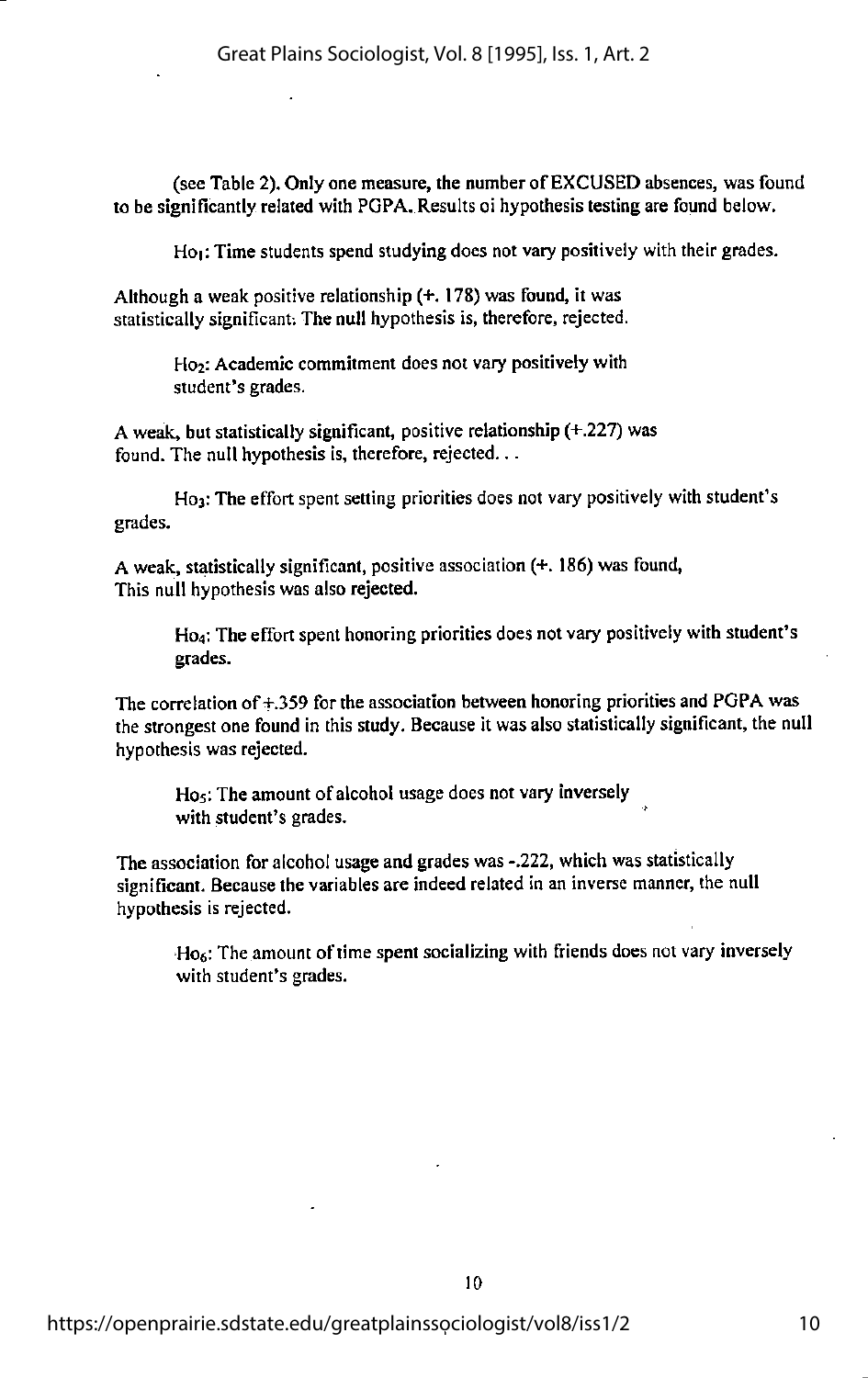77141  $\equiv$ PEARSON PRODUCT-MOMENT CORRELATIONS OF GRADES (POPA)  $\mathbf{a}$ ġ ing. 725\*\*\* **BO1044** 686 www. **SI**  $\frac{3}{2}$ Ş ē -259 **Section** 1250年 ă. 5  $141$ 33 a **240\*4**  $240$  m  $-22$ Ċ. 칰 WITH THE INDEPENDENT VARIABLES  $\frac{1}{7}$  $\frac{1}{2}$ **NS:44** ×,  $173$ <sup>\*</sup>  $-202$ ş  $\frac{1}{2}$ 310\*\*\* ă åí  $\frac{9}{4}$ š ą 57 å 748\*\* -236.44 n Ę å  $\overline{\mathbf{S}}$  $\vec{a}$ Ś ğ Š  $77 \frac{1}{2}$  $\frac{25}{3}$  $\frac{1}{2}$  $\frac{1}{2}$  $\ddot{\phantom{1}}$ ត្ ğ  $\ddot{a}$ 38. Ş  $100 \times 100$ 359110  $\frac{1}{2}$  $.727$ 277 14  $-32.44$ ing.<br>Pa  $\frac{1}{2}$ È ig.  $197$ Ę (7) Time spent sectaling (1) Present somester SPA (3) Bours spent partying (6) Bonra apent studying  $\frac{10-5}{2}$  or  $\frac{10-5}{2}$  or (4) Alcohol usage Table 2. **[10] EXUSED THE PATTERS** (F) ACADEM **TO THANG! CONVAL** extrace Call **Rapis** (b)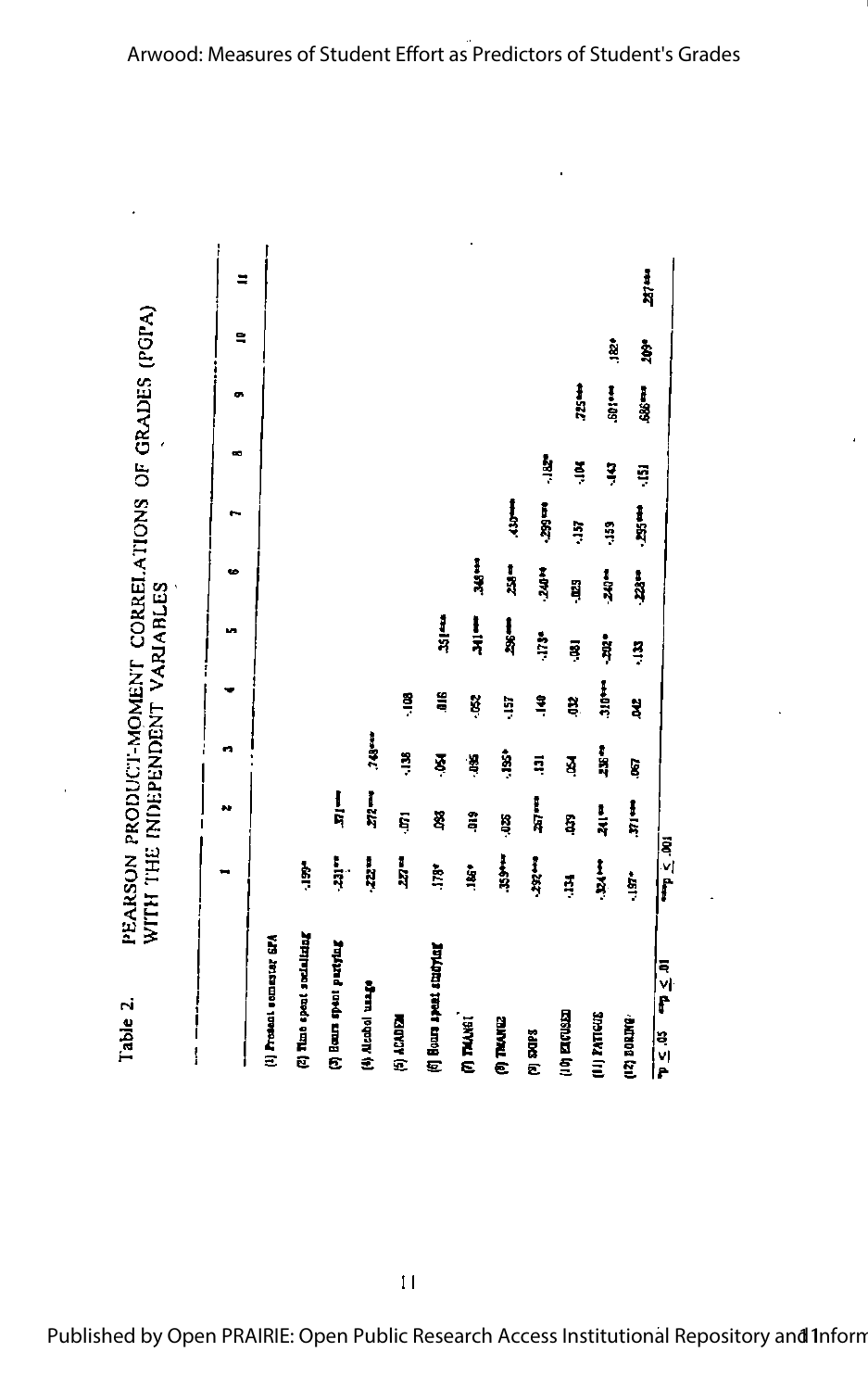A weak, but statistically significant, negative relationship  $(-199)$  was found. The null hypothesis is, therefore, rejected.

> Ho<sub>7</sub>: The amount of time spent partying does not vary inversely with student's grades.

A weak, but statistically significant, negative relationship  $(-231)$  was also found when time spent partying was correlated with grades. The null hypothesis is, therefore, rejected.

Hog. The number of excused absences does not vary inversely with student's grades.

This null hypothesis was the only one to be rejected. The correlation of-.134 was not statistically significant.

Ho<sub>9</sub>: The number of absences due to fatigue does not vary inversely with student's grades.

The correlation of -.324 for the association between absences due to fatigue and PGPA was the second strongest one found in this study. Because it was statistically significant, the null hypothesis was rejected.

Ho<sub>10</sub>: The number of absences due to boredom with classes does not vary inversely with student's grades.

A weak, but statistically significant, negative relationship (-.197) was also found when time spent partying was correlated with grades. The null hypothesis is, therefore, rejected.

In sum, grades (PGPA) are related moderately and significantly with honoring priorities (+.359), unexcused absences due to fatigue (-.324), total absences (-.292), number of hours per week spent partying (-.23 I), and academic commitment (+.227). The analysis found weak but statistically significant relationships between PGPA and most of the other measures: extent of alcohol usage (-.222), number of hours per week spent socializing with friends (-.199), absences due to disinterest with classes  $(-197)$ , setting priorities  $(+186)$ , and number of hours spent studying per week  $(+, 178)$ . Although none of these correlations are strong, the research hypotheses have been accepted.

Ÿ.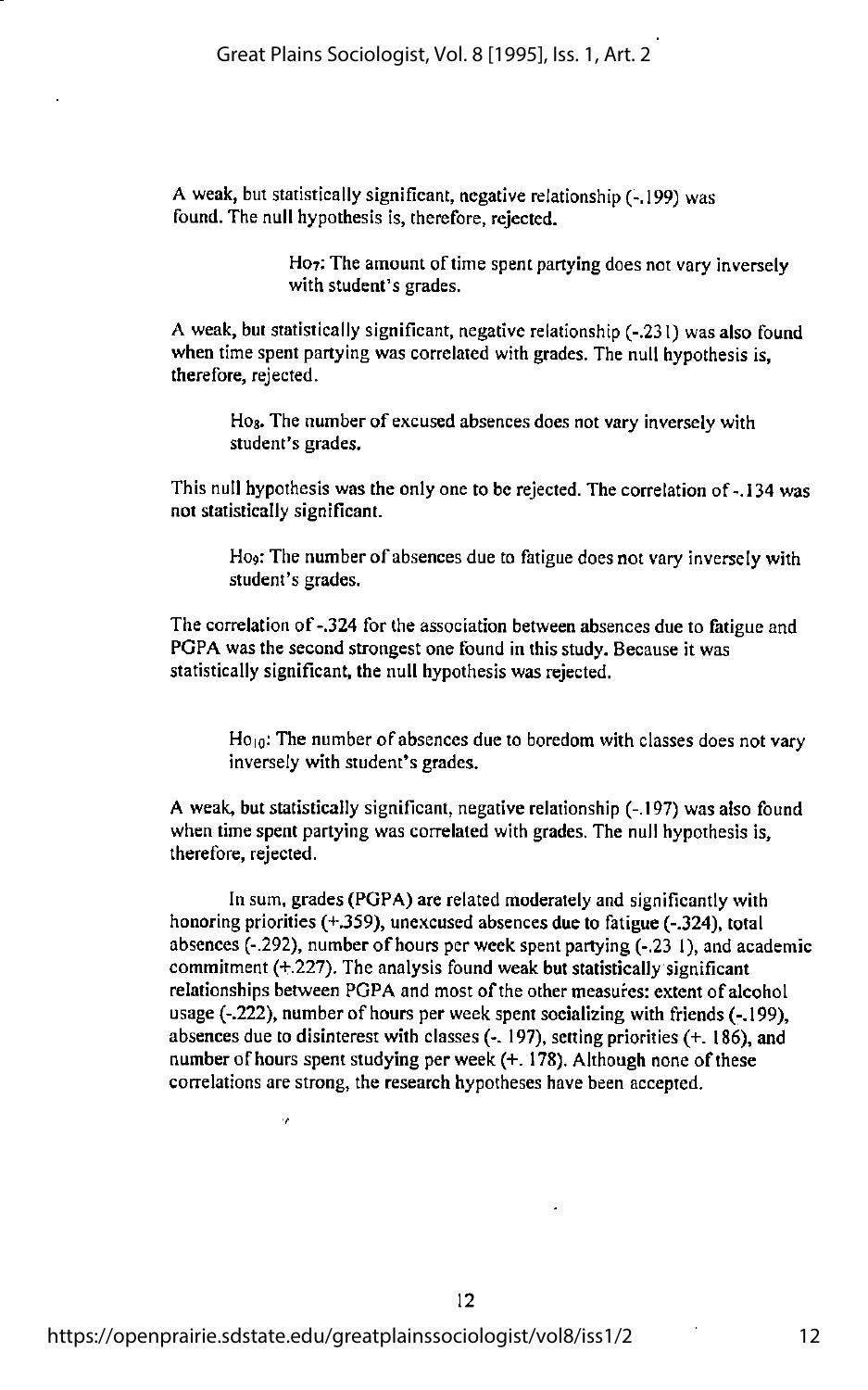TABLE 3. MULTIPLE REGRESSION ANALYSIS OF PGPA WITH MEASURES OF ACADEMIC EFFORT (unstandardized regression coefficients are on the first line; standardized regression coefficients are on the second line)

| <b>INDEPENDENT</b><br><b>VARIABLES</b>     | NODEL 1          | MODEL 2               | MODEL 3 MODEL 4 MODEL 5 |                      |                        |
|--------------------------------------------|------------------|-----------------------|-------------------------|----------------------|------------------------|
| <b>Internett</b>                           | $2.809 - 4$      | $2.276 \rightarrow$   | $1.804***$              | $2.167***$           | $2.23 - 7$             |
| Time Spect<br>Smaring                      | 0.711<br>(0.175) | 0.443<br>(0.112)      | 0.238<br>(0.059)        | 0.030<br>(0.007)     | 0.177<br>(0.044)       |
| <b>ACADEM</b>                              |                  | $0.050*$<br>(0.133)   | 0.031<br>(0.166)        | 0.022<br>(0.043)     | 0.018<br>(0.068)       |
| TM UKC1                                    |                  |                       | 0.001<br>(0.008)        | $-0.005$<br>[0.030]  | $-0.002$<br>(0.014)    |
| <b>TMANEZ</b>                              |                  |                       | $0.107 - 4$<br>(0.313)  | 0.108***<br>(0.307)  | $0.103***$<br>(0.294)  |
| <b>EXCUSED</b>                             |                  |                       |                         | $-0.056$<br>(0.035)  | $-0.070$<br>(0.043)    |
| <b>FATIGUE</b>                             |                  |                       |                         | $-0.595 =$<br>(4.23) | $-0.478$<br>(0.191)    |
| <b>BOXING</b>                              |                  |                       |                         | $-0.125$<br>(0.072)  | $-0.052$<br>(0.030)    |
| <b><i>Time socializing</i></b><br>utu mecu |                  |                       |                         |                      | $-0.363$<br>$[-0.113]$ |
| Alcohol usage                              |                  |                       |                         |                      | $-0.347$<br>រុលកេ      |
| E,<br>ADJ R <sup>a</sup>                   | .0300<br>.0250   | .0625<br><b>JA 96</b> | .1477<br>.1239          | 2250<br>.1857        | 2432<br>.1231          |
| p < 45<br>T > T<br>$  \sim$ .001           |                  |                       |                         |                      |                        |

### MULTIPLE REGRESSION ANALYSIS

Even though correlation analysis has supported nearly all of the research hypotheses, this kind of analysis has its weaknesses. For instance, Pearson's correlation analysis does not account for the multicollinearity among the independent variables. Multiple regression analysis controls for multicollinearity and it is used to further our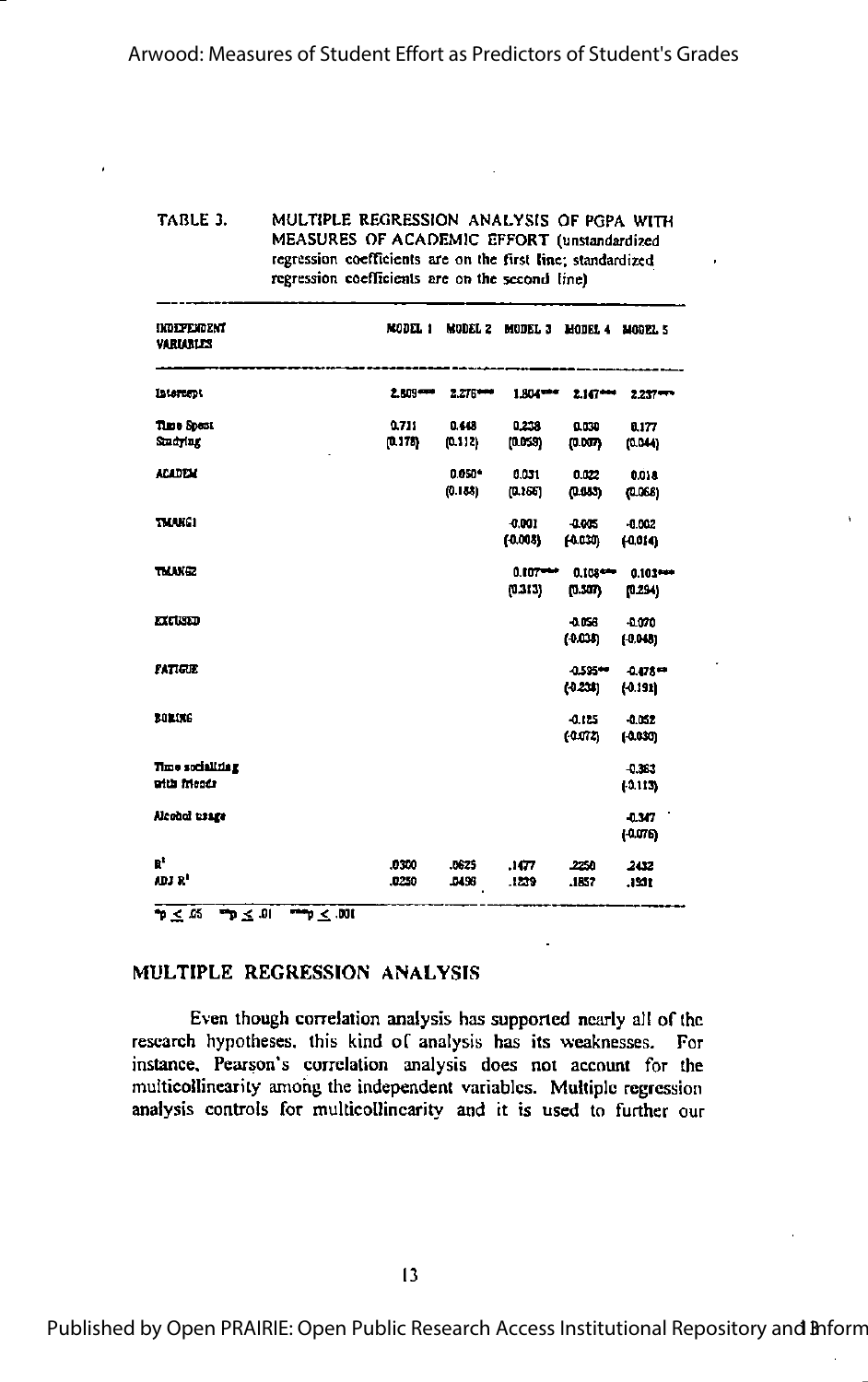analysis of academic effort's impact on academic performance.

An examination of the multiple regression analysis shows the R2 and Adjusted R2 improve with the addition of predictor/independent variables (see Table 3). Time spent studying (Model 1), although significant, explains only 3% of the variation in PGPA. With the addition of academic commitment (Model 2), R2 increases to .0625, With the addition ofthe time management variables (Model 3), R increases to .1477--a sizable Jump; the improvement of Model 3 over Model 2 comes with the addition ofTMANG2 (honoring priorities) The addition of measures of absenteeism (Model 4) again improves R2-. now up to .2250. The improvement comes with the addition of FATIGUE (absences due to oversleeping and hangovers). Model 5 also increases the amount of variance in PGPA that can be explained (R2 up to .2432); however, this increase is not statistically greater than Model 4.

| INDEPENDENT<br><b>VARIABLES</b>    | <b>PARTIAL</b><br>E, | MODRI.<br>E, | 7       | PLOB > F |
|------------------------------------|----------------------|--------------|---------|----------|
| TM INC2<br>(honoring priorities)   | 0.1371               | 0.1571       | 22,3327 | 0.0001   |
| FATIGUE                            | 0.0753               | 0.2124       | 13,6850 | 0.0003   |
| Time spent<br>socializing wittends | 0.0171               | 0.22.5       | 3,1555  | 0.0778   |

#### TABLE 4. STEPWISE MULTIPLE REGRESSION OF ANALYSIS: PGPA WITH SELECTED PREDICTOR VARIABLES

# STEPWISE REGRESSION ANALYSIS

Stepwise regression analysis is a more parsimonious account of the variance in the criterion/dependent variable accounted for by the predictor/independent variables than is the linear regression analysis used above. The findings from this analysis are found in Table 4. An examination of these findings reveal that TMANG2 (honoring priorities) is the predictor variable that explains the most variance in PGPA (partial  $\mathbb{R}^2$ .1371). FATIGUE (absences due to oversleeping

14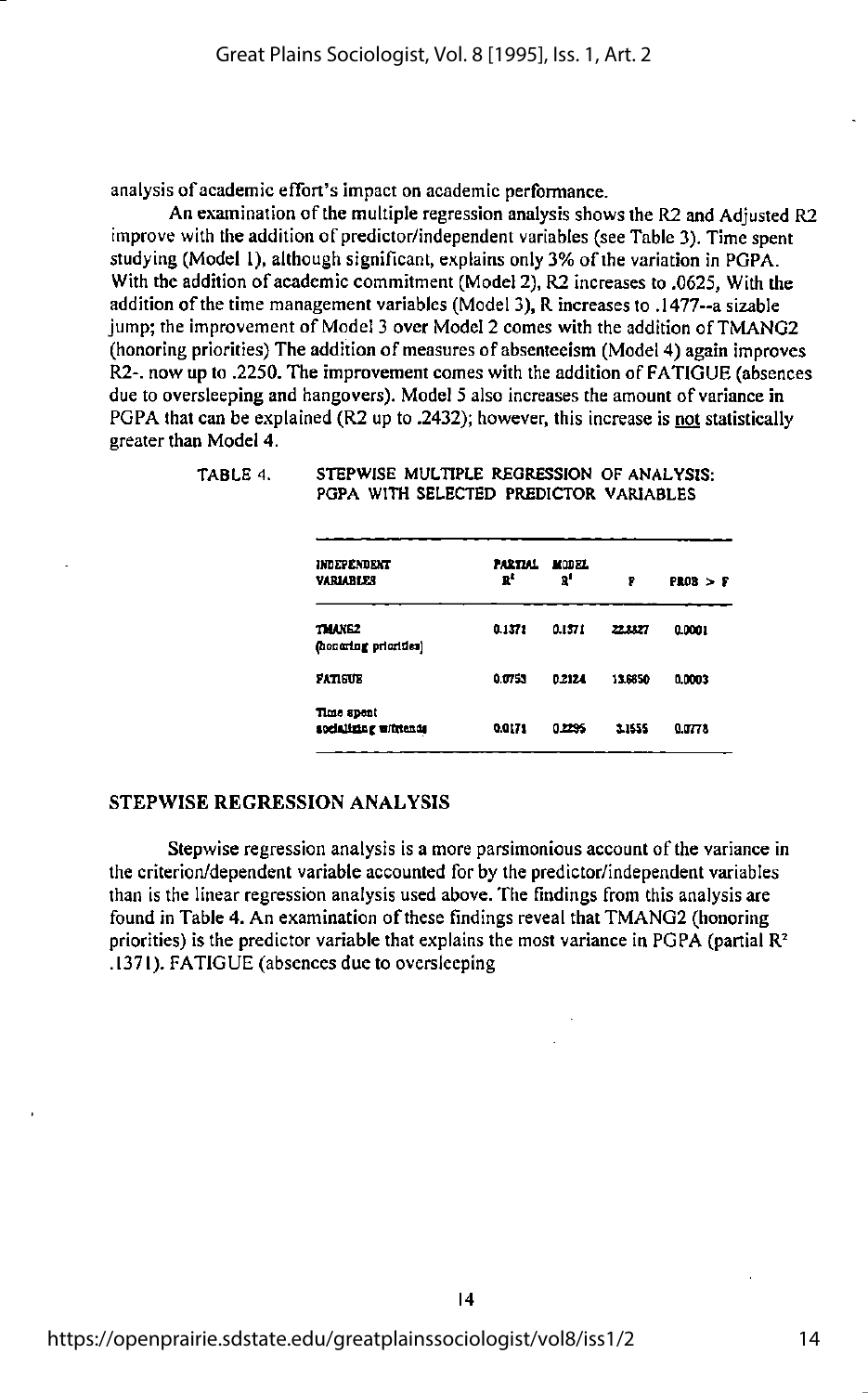and hangovers) is the predictor variable that explains the most of the remaining (residual) variance in PGPA (partial  $R^2 = .0753$ ). Time spent socializing with friends explains the second most amount of the residual variance (partial  $R^2 = .0171$ ). The variance explained by each of the remaining variables is not statistically significant. Just less than twentythree percent (Model  $R^2$  = .2295) of variance in PGPA is accounted for by these three variables.

### DISCUSSION

The results of hypothesis testing gives credence to Astin's theory of student involvement. Academic successes do indeed vary positively with students' involvement in their academic activities—all variables except the number ofexcused absences were related significantly with grades. Even so, some dimensions of effort are more meaningful than others. For instance, time spent studying and setting priorities are weak predictors of students' grades, while honoring priorities and skipping classes due to fatigue are stronger predictors.

Ifthese results are indeed valid, students who want to improve their GPAs would benefit by honoring the priorities that they set for themselves. They would also benefit largely by cutting down on their absences due to fatigue. If the Pearson correlation coefficient between Alcohol usage and FATIGUE is any indicator, many students can accomplish this by reducing the amount of alcohol they consume during any given week.

Even though the research hypotheses were accepted, it certainly appears that more research is needed. The correlations between PGPA and student effort are moderate at best and the best regression model explains only 24.32 percent of the variance in grades. It is expected that the model  $\mathbb{R}^2$  would improve if Astin's model of student involvement was expanded to include other relevant variables. It must be remembered that Astin's model includes only variables that have do with student effort. It is expected that grades, or the relationship between student effort and grades, would also vary by ability (intelligence), gender, race, social class, and other traditional sociological variables. Indeed, a replication of this study with these controls might produce more meaningful results. More meaningful results might also be produced if a more objective measure of grades had been used. Actual grades could not be used in this study because students were assured of their anonymity. Future studies should find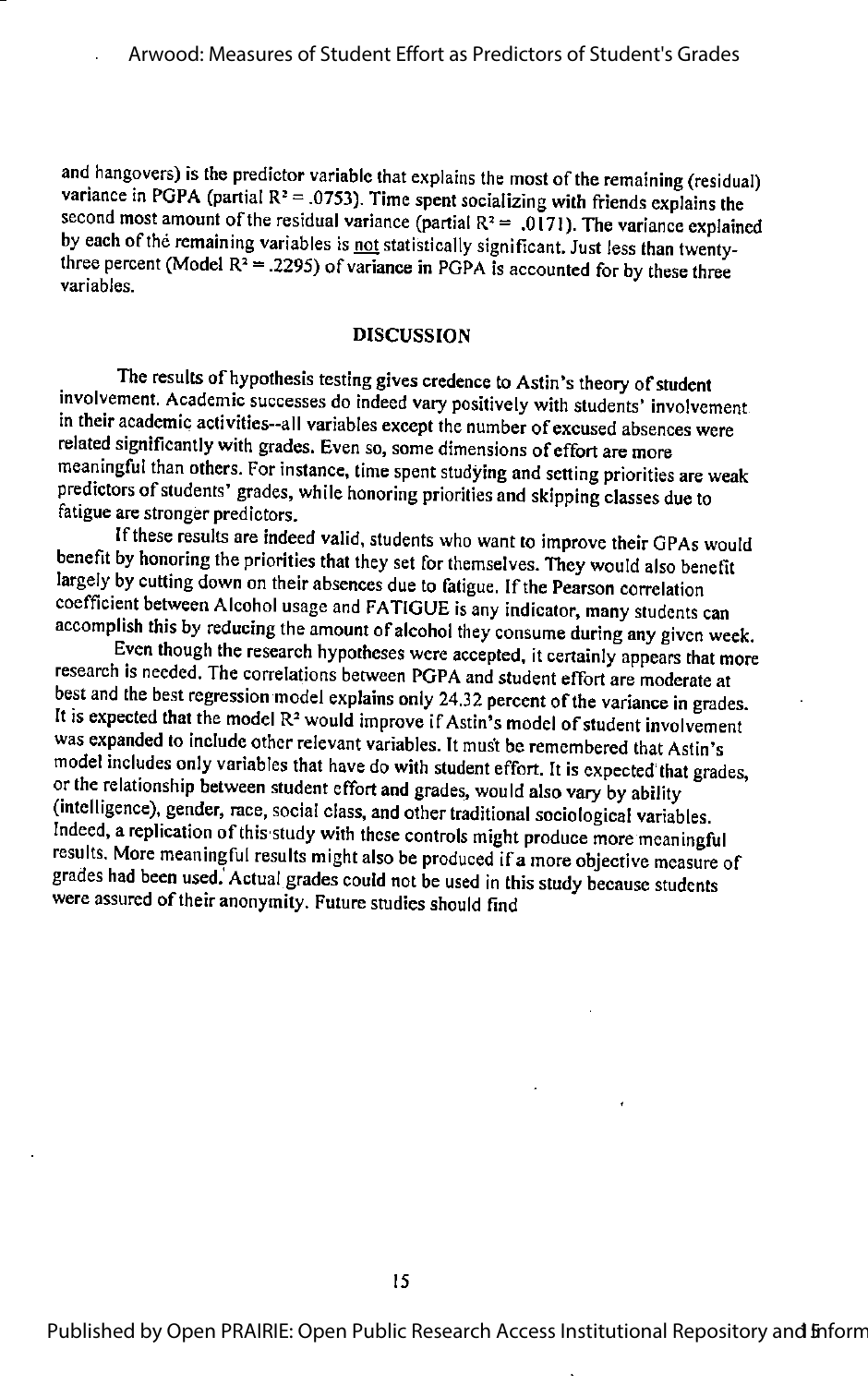a way to overcome this methodological constraint.The veracity of Astin's theory also must be tested with a more diverse sample of students—mostofthe students in the sample were white females from working class and lower middle-class backgrounds. Finally, replications should attempt to make the model more predictive of students grades; this will give strength to its validity.

What of the policy implications of the study? It can be easily argued that administrators will be able to assist students in their quests for better grades by sponsoring time management seminars. This certainly seems reasonable, but the relationship between grades and attendance in a time management seminar needs to be investigated scientifically before it can be accepted outright.

#### BIBLIOGRAPHY

- Astin, Alexander W. 1984."Student Involvement: A Developmental Theory for Higher Education," Journal of College Student Personnel (July): 297-308.
- Britton, Bruce K. and Abraham Tesser. 1991. "Effects of Time-Management Practices on College Grades," Journal of Educational Psychology 83 (3): 405-410.
- Craig, Ford W. 1990. A Study to Determine if There Is a Relationship between Absences and Grades at McCook College. Ed. Practicum, Nova University. ERIC ED 324 045.
- Galichon, Jean Pierre and Hershey H. Friedman. 1985. "Cutting College Classes: An Investigation," College Student Journal 19 (4): 357-360.
- Kachigan, Sam Kash. 1986. Statistical Analysis; An Interdisciplinary Introduction to Univariate and Multivariate Methods. NY: Radius Press.
- Kowalewski, David, Elizabeth Holstein, and Virginia Schneider. 1989. "The Validity of Selected Correlates of Unexcused Absences in a Four-Year Private College." Educational and Psychological Measurement 49:985-991. Macon, Therese Hoff, Comila Shahani, Robert L. Dipboye and
- Amanda PeekPhillips. 1990. "College Students' Time Management: Correlations With Academic Performance and Stress," Journal of Educational Psychology 82 (4): 760-768.

16